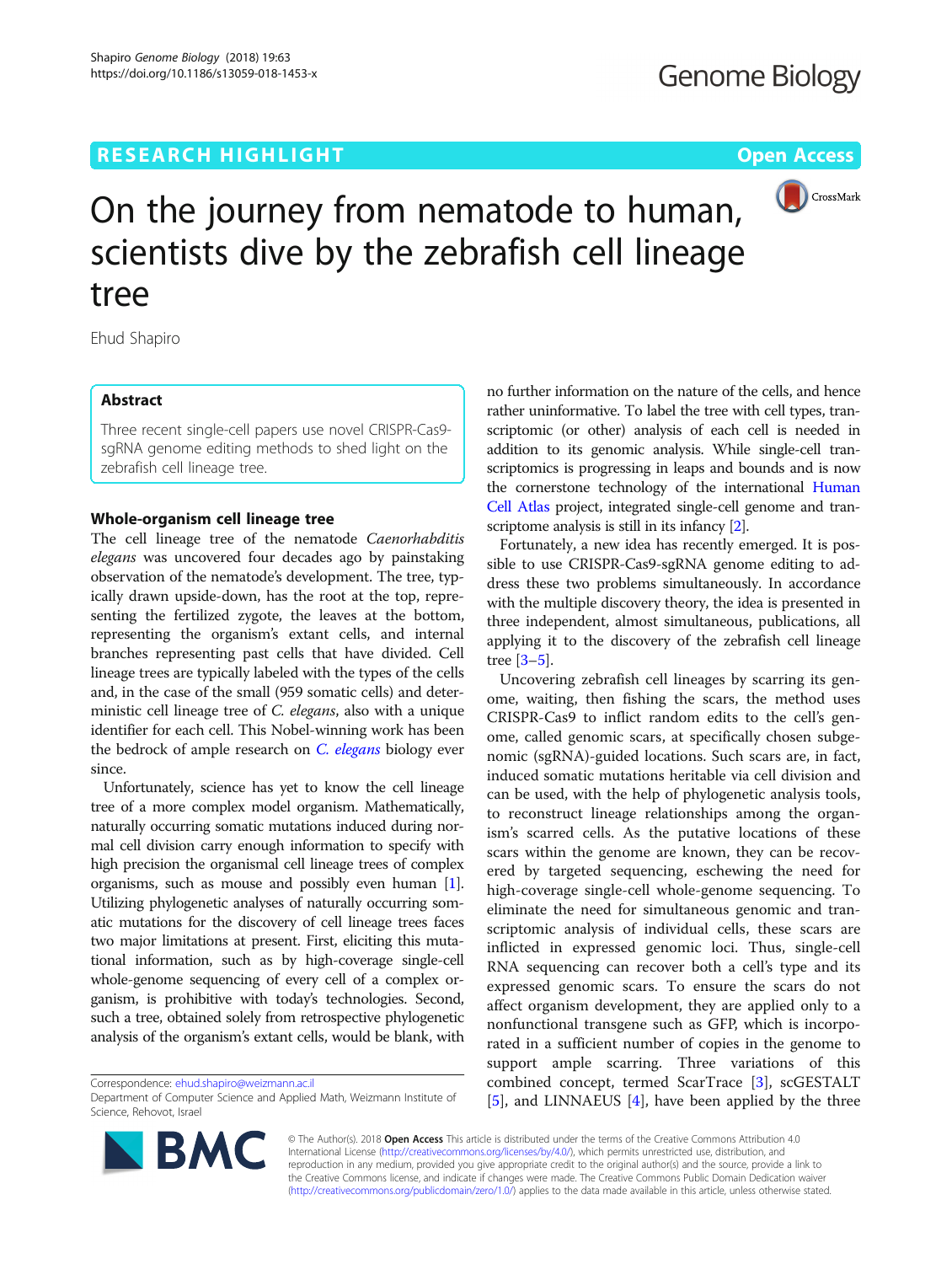teams to analyze various aspects of the zebrafish cell lineage tree, focusing on early development [\[4](#page-2-0)], the brain [\[5](#page-2-0)] and the entire organism, with focus on the immune system and eye [\[3](#page-2-0)]. Highlights of their research findings include showing that a subpopulation of resident macrophages in the fin has a different origin than monocytes in the marrow  $[3]$  $[3]$ ; that erythrocytes generated by primitive hematopoiesis have a distinct origin from those generated by definitive hematopoiesis [[4\]](#page-2-0); and that the heart harbors two seemingly very similar endocardial/endothelial cell types which have very different origins [[4\]](#page-2-0).

## Diving deeper into the zebrafish cell lineage tree

The research milestone reached by these three papers is worth celebrating, as it offers a completely new way to peer into complex organism development. Yet, it is a small step in a long journey. Even within the realm of zebrafish, many limitations have yet to be overcome.

First, the number of cells analyzed by these papers is measured in the tens of thousands, a far cry from the adult zebrafish estimated 100,000,000 cells. Significant scaling of the method in all dimensions, as well as drastic declines in sequencing costs, is needed to reconstruct the full zebrafish cell lineage tree.

Second, unlike natural somatic mutations, which occur continuously during normal cell division, the methods described inflicted CRISPR-Cas9 scarring only once or twice during the organism's lifespan. Continuous scarring is needed for full cell lineage tree reconstruction.

Third, while phylogenetic analysis tools have been improving for decades, phylogenetic cell lineage reconstruction has specific needs, notably coping with noisy, partial, or missing single-cell genomic data, and reconstructing ever-increasing lineage trees, orders of magnitude larger than what has been previously attempted. Novel and better algorithms have to be developed to cope with these challenges.

Fourth, while cell type and lineage are useful information, without cell location the resulting picture would still be rather partial. Methods for in situ RNA sequencing which could incorporate genome scarring to uncover simultaneously cell location, cell type, and cell lineage would give a more complete picture of organism development.

Fifth, while the number branches between a cell and the root measures the number of cell divisions it underwent since the zygote, it does not measure time. There could be parts of the tree that extend slowly throughout the adult life and parts that progress quickly during early life then stop. The timing of cell division, differentiation, and renewal is a major question of fundamental biological importance. While the timestamps of the root and leaves of an organismal cell lineage tree are determined by the actual experiment that generated it, timestamps of internal nodes can only be inferred retrospectively, like type and location information, with the aid of yet-unavailable mathematical methods applied to snapshots taken at different time points.

Sixth, a fundamental limitation of any retrospective method, including this one, is that it cannot peer into the past, only speculate about it. Specifically, single-cell RNA-sequencing can provide information only on extant cells, namely the leaves of the cell lineage tree. Any knowledge on past internal tree nodes can only be inferred. Conversely, analysis of an organism at cellular resolution using current methods requires its sacrifice, obviously preventing further organism development, so peering into its future is also impossible. If organism development is deterministic, as in C. elegans, internal nodes can be analyzed by freezing development of individuals at different time points for analysis, and then coalescing the resulting partial lineage trees into a unified lineage tree. However, complex organisms may not be deterministic, in which case simple coalescence of cell lineage trees, even of clones, might not be possible. Snapshots at cellular resolution of different individual organisms at different stages of development would be needed and helpful of course, but they cannot be simply coalesced. Yet-unavailable mathematical and computational methods have to be developed to make sound inferences of the type and location of internal nodes from information on the cells at the leaves of a cell lineage tree of a complex organism.

## From zebrafish to mouse and—ultimately—to the human cell lineage tree

Climbing up the model organism hierarchy, the mouse is an obvious next target of this method, as a lot of cell lineage knowledge exists as a backdrop to verify the method, as well as to improve upon. The mouse can also be a stepping stone for human cell lineage reconstruction. A key hurdle for any human cell lineage reconstruction method is lack of a ground truth to measure against. While a cell lineage tree can be easily scribbled, verifying its relationship to the actual developmental history of an organism is far from trivial. If and when genome scarring proves a reliable method for mouse cell lineage reconstruction, it can serve as a ground truth for testing, in mouse, retrospective cell lineage reconstruction using naturally occurring somatic mutations. Due to ethics considerations, this may be the only viable method for uncovering the human cell lineage tree.